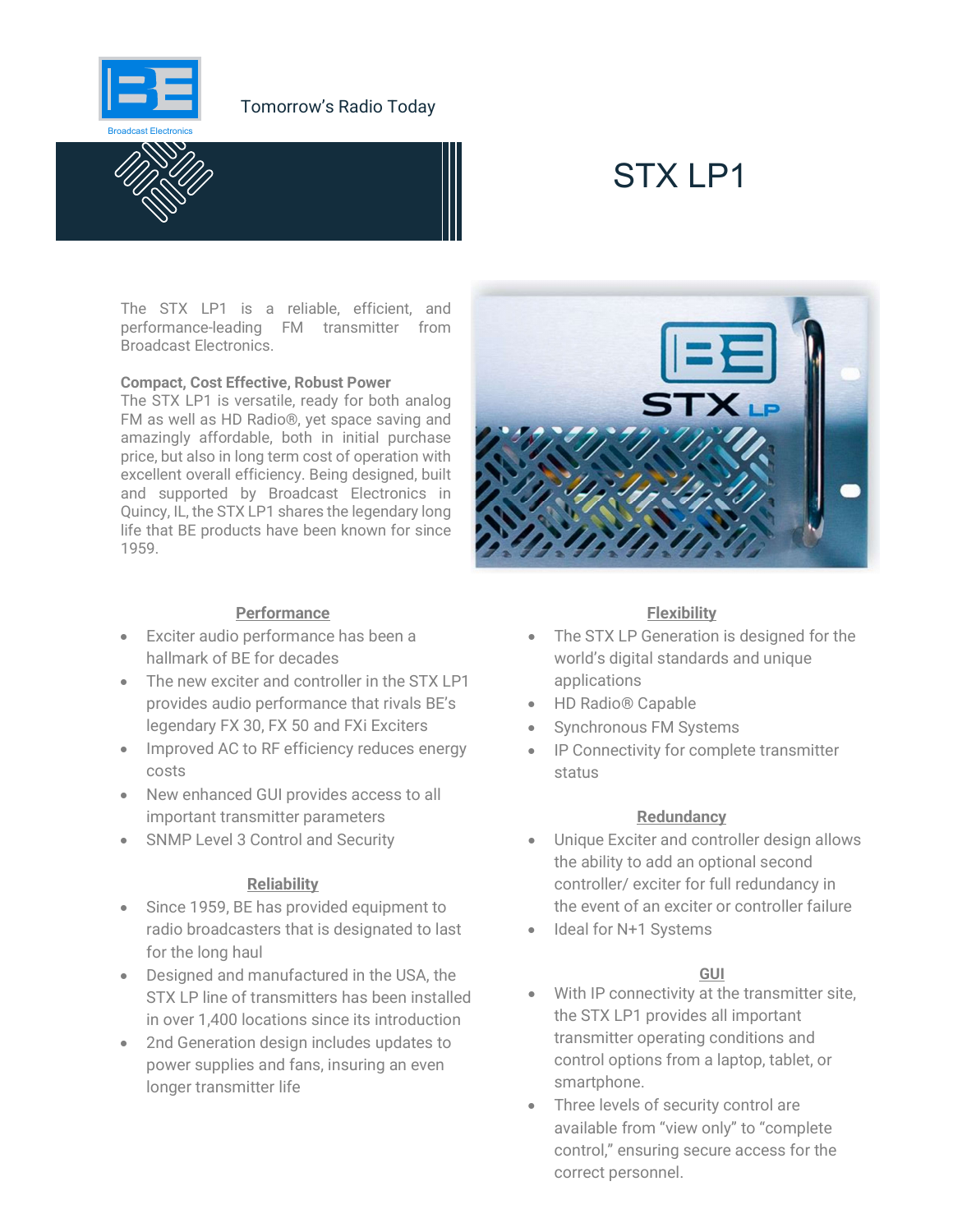# STX LP1





| <b>SPECIFICATIONS</b>             |                                                                                                                                                                                                                                                                                                                                                                                      |
|-----------------------------------|--------------------------------------------------------------------------------------------------------------------------------------------------------------------------------------------------------------------------------------------------------------------------------------------------------------------------------------------------------------------------------------|
| <b>Frequency Range</b>            | 87.5 MHz to 108 MHz, tuned specific operating frequency porgrammable to 10 kHz steps                                                                                                                                                                                                                                                                                                 |
| <b>Frequency Stability</b>        | $+/- 150$ Hz, 0° to 50° C                                                                                                                                                                                                                                                                                                                                                            |
| <b>RF Output Power</b>            | 250W to 1100W                                                                                                                                                                                                                                                                                                                                                                        |
| Pre-emphasis                      | Selectable 50 usec or 75 usec                                                                                                                                                                                                                                                                                                                                                        |
| <b>RF Output Impedance</b>        | 50 Ohms                                                                                                                                                                                                                                                                                                                                                                              |
| <b>VSWR</b>                       | 1.5:1 Maximum                                                                                                                                                                                                                                                                                                                                                                        |
| <b>Modulation Type</b>            | Direct-to-channel digitally generated FM (no analog up-conversion); FM only, HD Radio only,<br>or HD Radio + FM, DRM+                                                                                                                                                                                                                                                                |
| <b>Modulation Capabilites</b>     | Up to $+/300$ kHz                                                                                                                                                                                                                                                                                                                                                                    |
| Asynchronous AM S/N Ratio         | Better than -65dB (-70dB Typical) referenced to average peak-to-peak carrier amplitude. 75uSec de-<br>emphasis                                                                                                                                                                                                                                                                       |
| Synchronous AM S/N Ratio          | Better than 60dB referenced to average peak-to-peak carrier amplitude. 75kHz deviation @400Hz                                                                                                                                                                                                                                                                                        |
| Spurious and Harmonic             | 85dB or better; assuming low pass filter included (LPF standard in all LP1 transmitters)                                                                                                                                                                                                                                                                                             |
| Regulatory                        | Meets all FCC/IC/CE and IEC 215 safety requirements                                                                                                                                                                                                                                                                                                                                  |
| <b>AUDIO SPECIFICATIONS</b>       |                                                                                                                                                                                                                                                                                                                                                                                      |
| Audio Inputs                      | AES (XLR), L&R analog (XLR), Composite (BNC), SCA/RBDS/RDS external generator input (BNC), SCA<br>audio inputs (2 BNC)                                                                                                                                                                                                                                                               |
| Amplitude Response                | Composite: +/- 0.03dB, 30 Hz to 53 kHz; +/- 0.1dB, 53kHz to 100kHz. AES and Analog: +/- 0.25, 20Hz to<br>15kHz                                                                                                                                                                                                                                                                       |
| Total Harmonic Distortion + Noise | Composite: 0.005% or less @400Hz, 10-22kHz bandwidth, 75uSec deemphasis. AES Stereo: 0.01%<br>typical @400Hz, measured 10-22kHz, 75uSec deemphasis; AES Mono: 0.005% or less @400Hz, 10-<br>22kHz bandwidth, 75uSec deemphasis. Analog Stereo: 0.01 typical @400Hz, measured 10-22kHz,<br>75uSec deemphasis; Analog Mono: 0.008 typical @400Hz, measured 10-22kHz, 75uSec deemphasis |
| Intermodulation Distortion        | Composite: 0.13% SMPTE (60/7000 Hz, 1:1 ratio), DIM-B:0.008% (14 kHz)                                                                                                                                                                                                                                                                                                                |
| S/N Ratio                         | Composite: 85dB below 100 & modulation @400 Hz.AES/ Analog L&R Stereo: 80dB below 100%<br>modulation @400Hz. Analog L/R: -70dB, 30Hz to 15kHz                                                                                                                                                                                                                                        |
| <b>Stereo Seperation</b>          | AES: -74dB below 100% modulation @400Hz. Analog L/R: -70dB, 30Hz to 15kHz                                                                                                                                                                                                                                                                                                            |
| MECHANICAL/PHYSICAL               |                                                                                                                                                                                                                                                                                                                                                                                      |
| <b>Dimensions</b>                 | 19" W x 6.97" (4RU) H x 28.33" D (48.3 cm W x 17.7 cm H x 72 cm D)                                                                                                                                                                                                                                                                                                                   |
| Weight                            | 58 lbs (26.3 kg)                                                                                                                                                                                                                                                                                                                                                                     |
| <b>RF Output Connector</b>        | 7/16 Female DIN                                                                                                                                                                                                                                                                                                                                                                      |
| ENVIRONMENTAL                     |                                                                                                                                                                                                                                                                                                                                                                                      |
| Temperature                       | $-10^{\circ}$ to $+50^{\circ}$ C                                                                                                                                                                                                                                                                                                                                                     |
| Altitude                          | 10,000 ft (3048 M)                                                                                                                                                                                                                                                                                                                                                                   |
| Humidity                          | 0-95% non-Condensing                                                                                                                                                                                                                                                                                                                                                                 |
| ELECTRICAL AND COOLING            |                                                                                                                                                                                                                                                                                                                                                                                      |
| AC Input Voltage                  | 200-265 VAC, 47-63Hz (Single Phase)                                                                                                                                                                                                                                                                                                                                                  |
| <b>Disconnect Size</b>            | 30A                                                                                                                                                                                                                                                                                                                                                                                  |
| <b>Cooling Air Requirements</b>   | 200 CFM (8.5M3/min)                                                                                                                                                                                                                                                                                                                                                                  |
|                                   |                                                                                                                                                                                                                                                                                                                                                                                      |
| <b>Heat Dissipation</b>           | <500 W at 1.1 kW RF Output into 50 Ohm load                                                                                                                                                                                                                                                                                                                                          |
| <b>BTU</b>                        | 5118BTU/H at 3kW RF Output into 50 Ohm load                                                                                                                                                                                                                                                                                                                                          |
| Efficiency                        | >70% typical Total AC to RF (FM only)                                                                                                                                                                                                                                                                                                                                                |